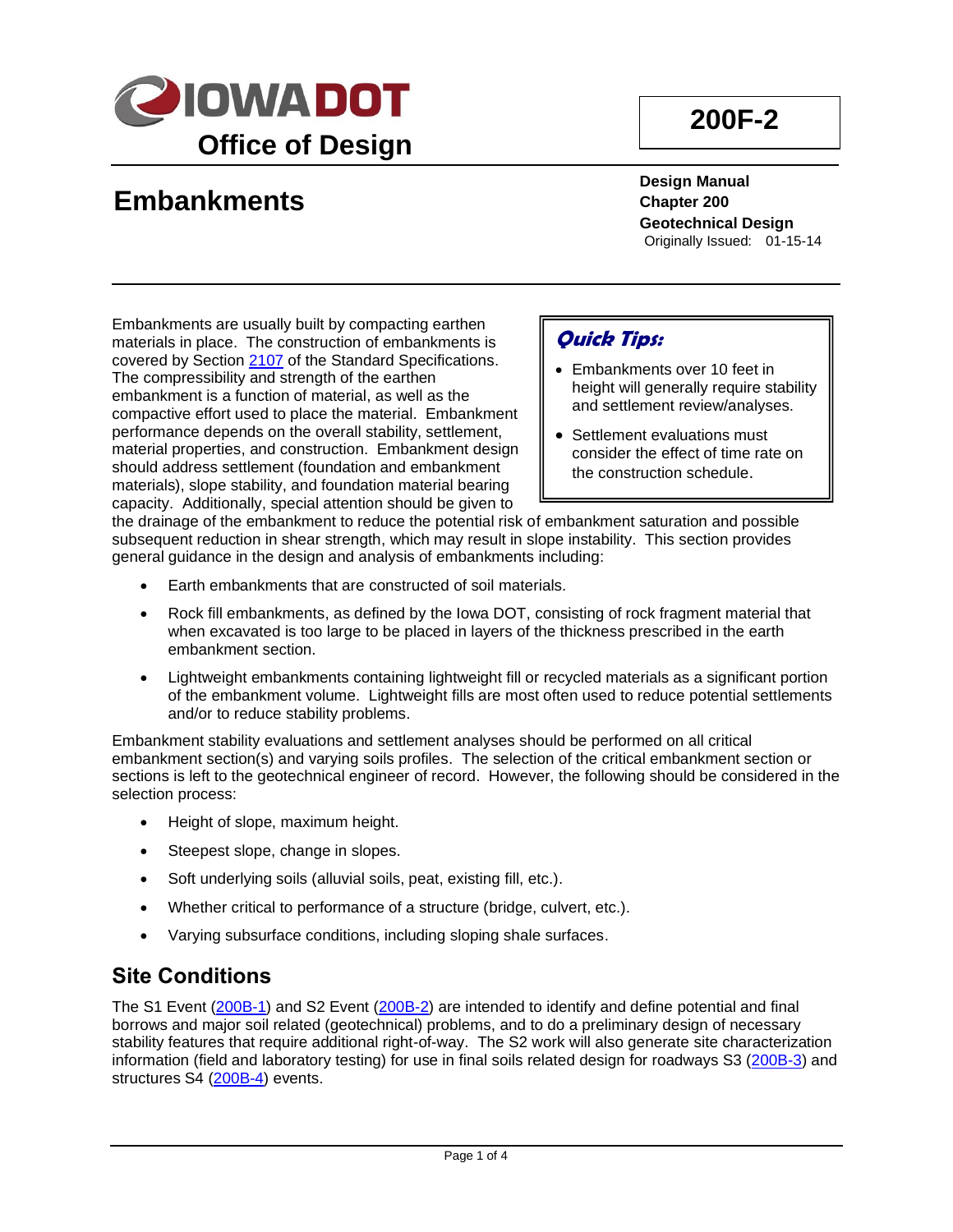As part of the S2 Event, borings are taken at prescribed locations along the proposed route and at potential borrow areas. Subsurface investigation general guidelines and requirements are outlined in [200C-1.](200C-01.pdf) The site investigation may need to include reconnaissance that encompasses the embankment plus areas outside the proposed embankment footprint. The reconnaissance might even need to extend two to three times of the width of the embankment, on both sides of the embankment, and to or beyond the top or bottom slopes adjacent to the embankment. Areas below the proposed embankment should be fully explored not only with consideration for the proposed embankment, but also if any existing landslide activity is suspected. It may be impossible to completely and accurately characterize the soil profile because of the variability between the widely spaced boring locations. Therefore, Iowa DOT field staff need to be able to recognize that soil materials have changed and make the proper field adjustments.

## **Embankment Materials and Compaction**

#### **Earth Embankment**

Procedures for constructing earth embankments are described in Section [2107](../../erl/current/GS/content/2107.htm) of the Standard Specifications. Suitable and unsuitable materials for construction of embankments with earthen materials are defined in Section [2102](../../erl/current/GS/content/2102.htm) of the Standard Specifications.

#### **Rock Embankment**

Procedures for constructing rock embankments are described in Article [2107.03, J,](../../erl/current/GS/content/2107.htm) of the Standard Specifications. Material is considered rock embankment when the excavated material consists of rock fragments too large to be placed in layers of the thickness prescribed in the earth embankment section. Rock fill should not be placed in areas where foundations or utilities are planned. Rock embankment construction can be applied to (used with respect to) boulders that are encountered in an earth grading operation. It can also be applied to (used with respect to) mass rock embankments that are composed mostly or entirely of good quality, stable rock materials (those not subject to degradation, such as shale and other inferior rocks) that are generated in a rock excavation. However, mass rock embankments should be discussed with all applicable and appropriate parties before they are used so that all concerns that may exist are known and properly addressed.

### **Lightweight Embankment**

Procedures for constructing lightweight fill embankments are typically described in a project specific Special Provision. Lightweight fill materials that may be used include geofoam, cellular concrete, or lightweight aggregate. Lightweight fills are typically used for bridge abutment or MSE wall fill to reduce potential settlements.

## **Embankment Stability Assessment**

With proper precautions and engineering judgment, embankments 10 feet or less in height with normal side slopes could feasibly be evaluated based on past precedence and engineering judgment, provided there are no known problem soil conditions such as organic soils, soft/loose alluvial or other soils, loess, or peat. Embankments over 10 feet in height or any embankment on soft soils, in unstable areas/soils, or those consisting of light weight fill require stability analyses, as do any embankments with side slope inclinations steeper than normally used. Embankments designed since about 2010 would typically have 3.5H:1V foreslopes. Prior to that date, embankments would typically have been constructed with foreslopes of 3H:1V to 2.5H:1V; however, some of the oldest constructed embankments may have foreslopes as steep as 1.5H:1V to 2H:1V. Conduct slope stability analysis according to Section [200F-1.](200F-01.pdf)

#### **Stability Assessment Key Issues**

Prior to the start of the stability analysis, the geotechnical designer should determine key issues that may affect the assessment such as:

- Is the site underlain by soft soils or materials such as peat? If so, a staged stability analysis or ground improvement may be required.
- Are site constraints such that slopes steeper than normally used required? If so, a slope stability assessment is needed to evaluate the various alternatives.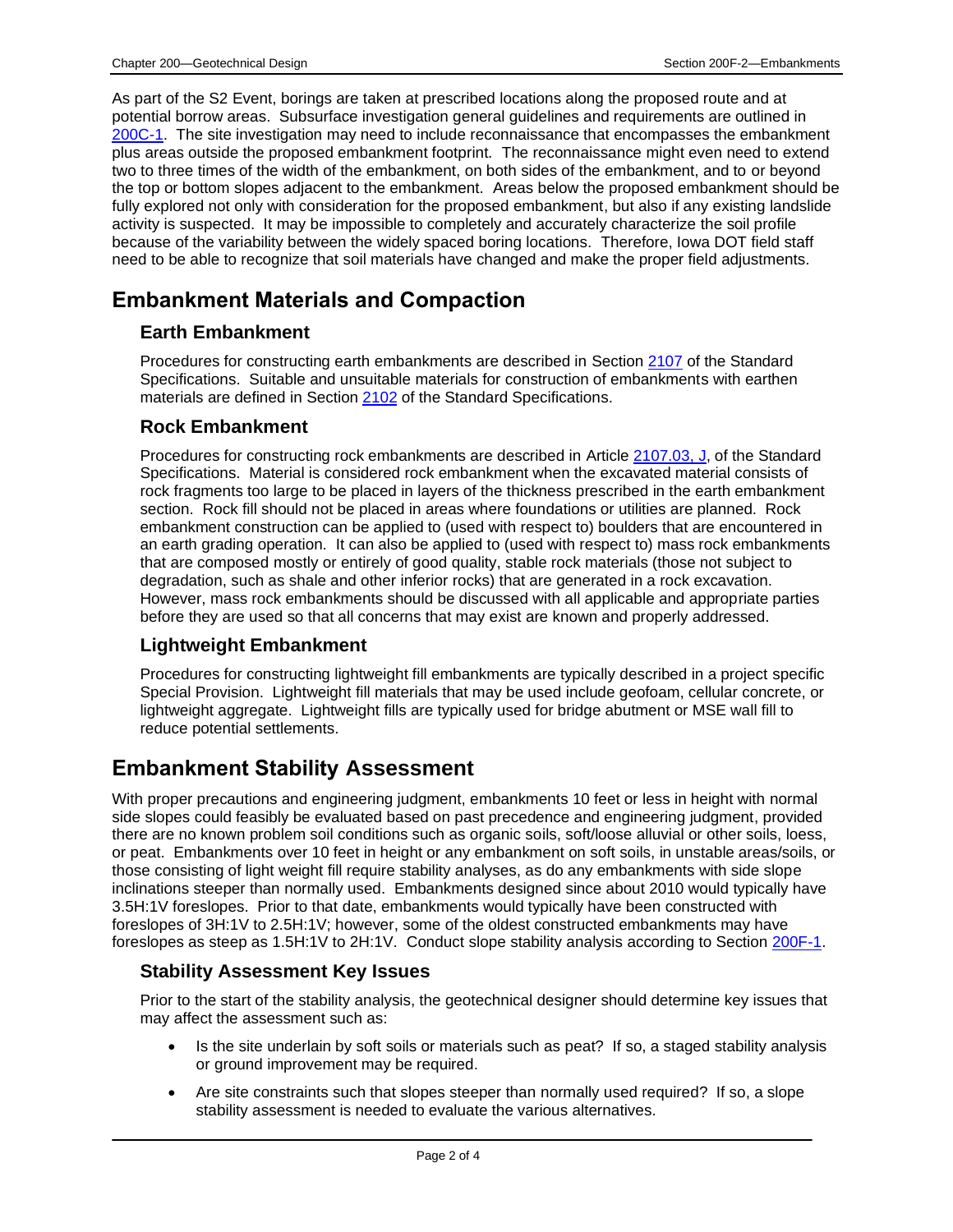- Is the embankment temporary or permanent? Factors of safety for temporary embankments may be lower than for permanent ones, depending on the site conditions, adjacent features, and the potential for variability. For example, a Factor of safety of 1.2 may be acceptable for a temporary embankment under some circumstances.
- Will the new embankment impact nearby structures or bridge abutments? If so, additional sampling, testing, and analysis may be needed.

#### **Methods of Improving Embankment Stability**

In some cases, remedial treatments will be required in order to satisfy the minimum Factor of Safety (FOS) requirements. The particular method of treatment will be selected on the basis of constructability, economics, potential site restraints, and other factors. In general, an increase in slope stability safety (increase in FOS) can be achieved by implementing any or a combination of the following measures:

- Removal and replacement of the weak material.
- Construction of a stability berm.
- Construction of a toe berm/buttress or shear keys.
- Soil reinforcement with steel, geosynthetic, and/or other materials.
- Installation of subdrains or other drainage systems.
- Instrumentation and control of embankment construction (staged construction).
- Installation of a structural support such as a retaining wall.
- Construction of a granular blanket over weak foundation soils to avoid base failure.
- Base reinforcement.
- Ground improvement (multiple types may be appropriate).
- Lightweight fills:
	- o Geofoam.
	- o Lightweight aggregate.
	- o Light weight cellular concrete.

### **Embankment Settlement**

Settlement occurs with any new embankment construction when extra load is added to the underlying soils, which causes those soils to strain (settle). In general, a settlement analysis is likely to be necessary in areas where embankment heights are in excess of 10 feet and/or where soft soils are present. The change in stress beneath embankments is a function of embankment geometry including height, footprint, and side slope configuration. In general, settlement of embankments may be of concern in soil conditions such as soft soils (including channel fills), normally consolidated loess, or peat, depending on embankment height. However, other situations may also require analysis and need to be checked. The Soils Design Section has developed a spreadsheet (for internal use only) to calculate and evaluate settlement. This method is used by the Soils Design Section in most situations; however, other analysis procedures may be used by the Soils Design Section when appropriate and needed.

Embankment settlement consists of three components: immediate (elastic or instantaneous), primary consolidation, and secondary compression. Immediate settlement (Si) typically occurs during construction, and should be evaluated because the amount of immediate settlement could have an effect on existing structures, shrinkage, and possibly even borrow excavation quantities. The amount of settlement resulting from primary consolidation  $(S_c)$  and secondary compression  $(S_s)$  settlement will be a function of time. The time rate of total settlement should be determined and compared to performance and construction limitations and requirements established for the project.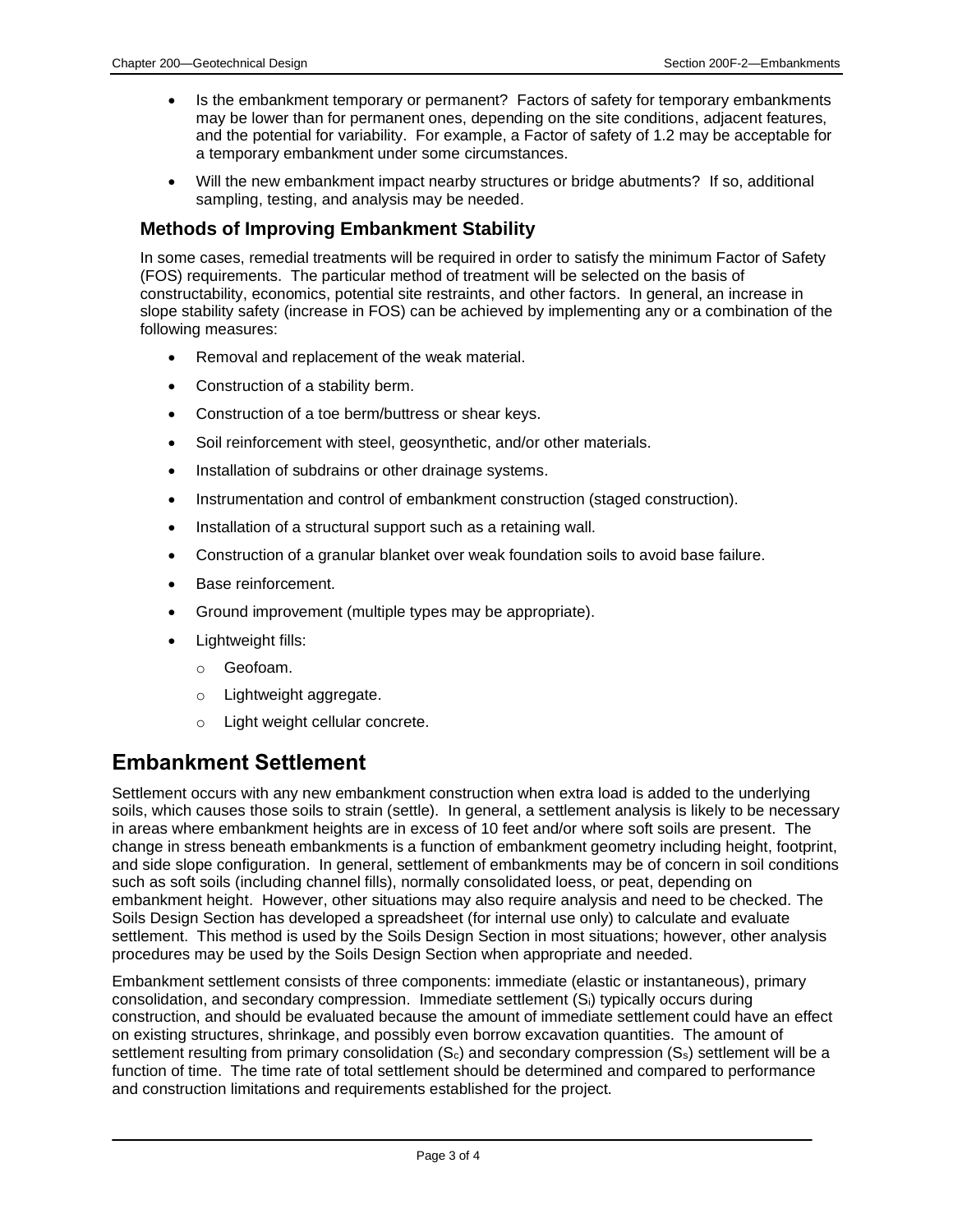Settlement of the embankment and associated structures should be based on field, laboratory, and in-situ data obtained on subsurface materials below and within the embankment. When necessary, elastic theory should be used to determine immediate settlement. Consolidation testing should be used to determine primary consolidation and secondary compression settlement. Specific attention should be given to bridge and culvert structures where settlement directly below and adjacent to the culvert/bridge could affect the performance of that structure. Differential settlement along a culvert and between a culvert and wingwalls should be considered in the design. All procedures used for estimation of settlement should be referenced.

#### **Settlement Mitigation Methods**

Some of the corrective measures that could be applied to mitigate settlement or reduce construction delays resulting from long settlement time rates are:

- Undercut (remove) the compressive soil and replace with engineer approved soils.
- Wick drains or vertical sand drains, sometimes used in conjunction with preloading and/or surcharging, to accelerate settlement.
- Preloading the site with a surcharge load.
- Ground improvement such as vibrocompaction, rammed aggregate piers, stone columns, dynamic compaction, soil mixing.
- Lightweight fill to reduce the applied embankment stress.
- Subsurface drainage systems.

#### **Settlement Monitoring**

On some grading projects, monitoring of the settlement is required to determine when the embankment settlement has reached a level in which the performance criteria will be satisfied. To aid in this determination, settlement plates (see Section [2106](../../erl/current/GS/content/2106.htm) of the Standard Specifications and Standard Road Plan [EW-212\)](../SRP/IndividualStandards/ew212.pdf) are installed to measure the amount and rate of movement. This is done quite frequently around bridge abutments to help determine when abutment piles may be driven. These measurements, in conjunction with a measurement of the fill height, are compared to predicted values. With additional analysis, the actual time delay period can be established and/or modified (reduced or increased). If monitoring of the settlement plates is required, the settlement plate readings are to be submitted to the Soils Design Section on a weekly basis (unless no readings were taken) rather than waiting until the final review.